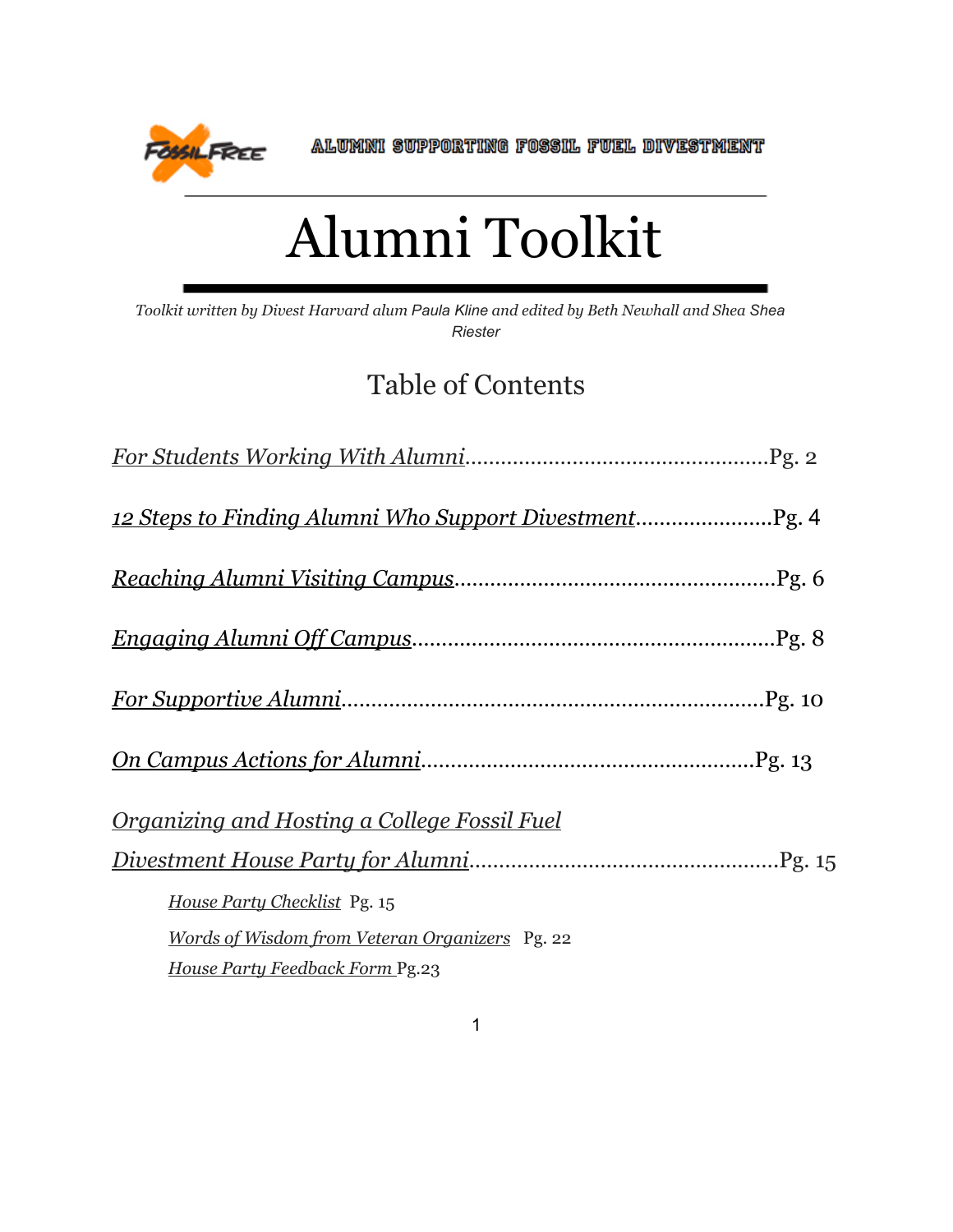# For Students Working With Alumni

*As student activists, you know that broadening your base will strengthen your campaign. In this handout we will share some ideas about how alumni can support campus ef orts to convince your school to move its money in order to protect our planet.*

- 1. **Recognize that your alumni will most likely represent the same spread of opinion found in the general public.** For some, fossil fuel divestment will seem like an obvious strategy for combatting climate change, while for others it will appear irresponsible. Be prepared to explain the logic of divestment in a brochure or mailing or on your website. Many will not have heard of the campaign or know about the Carbon Tracker Initiative's report on fossil fuel investment [\(http://www.carbontracker.org/wastedcapital\)](http://www.google.com/url?q=http%3A%2F%2Fwww.carbontracker.org%2Fwastedcapital&sa=D&sntz=1&usg=AFQjCNFi0EEQkVhStkkeDPqBfdyI1HaRzw) or Bill McKibben and 350.org' argument for divestment. (http://www.rollingstone.com/politics/news/global-warmings-terrifying-new-math-20120719)
- 2. **You may need to contact individuals or groups of alumni multiple times.** The new climate change information takes time to sink in, as does the rationale for fossil fuel divestment. Plan to expose your alumni to this important information in as many contexts and through as many means as possible. Maintain a well-organized website alumni can turn to. A good "Frequently Asked Questions" section, is a plus. See Divest McGill's site for ideas, [http://divestmcgill.com/about/faq/,](http://www.google.com/url?q=http%3A%2F%2Fdivestmcgill.com%2Fabout%2Ffaq%2F&sa=D&sntz=1&usg=AFQjCNHgMGBlm_WmdutlnPwBse9Oy8eITQ) or visit the site of UC Santa Barbara, [http://eab.as.ucsb.edu/files/2013/06/Handout-for-Faculty-Senate.pdf](http://www.google.com/url?q=http%3A%2F%2Feab.as.ucsb.edu%2Ffiles%2F2013%2F06%2FHandout-for-Faculty-Senate.pdf&sa=D&sntz=1&usg=AFQjCNH0QSrwmjb4w-u0Kf_PbTZzXDbYuA)
- 3. **When possible, form a student working group to focus on alumni outreach.** Consult our other handouts for ideas about identifying interested alumni. You will want to develop on-campus (*like [Harvard's](http://www.google.com/url?q=http%3A%2F%2Fharvardpolitics.com%2Fharvard%2Fdivestment-building-seen-and-heard-at-alumni-divestment-rally%2F&sa=D&sntz=1&usg=AFQjCNEAxHNdFIYMd1nPbkB9_OxpfjR9rw) alumni rally*) and off-campus (*think: letter-writing campaigns, witholding donations, etc.*) strategies to involve alumni.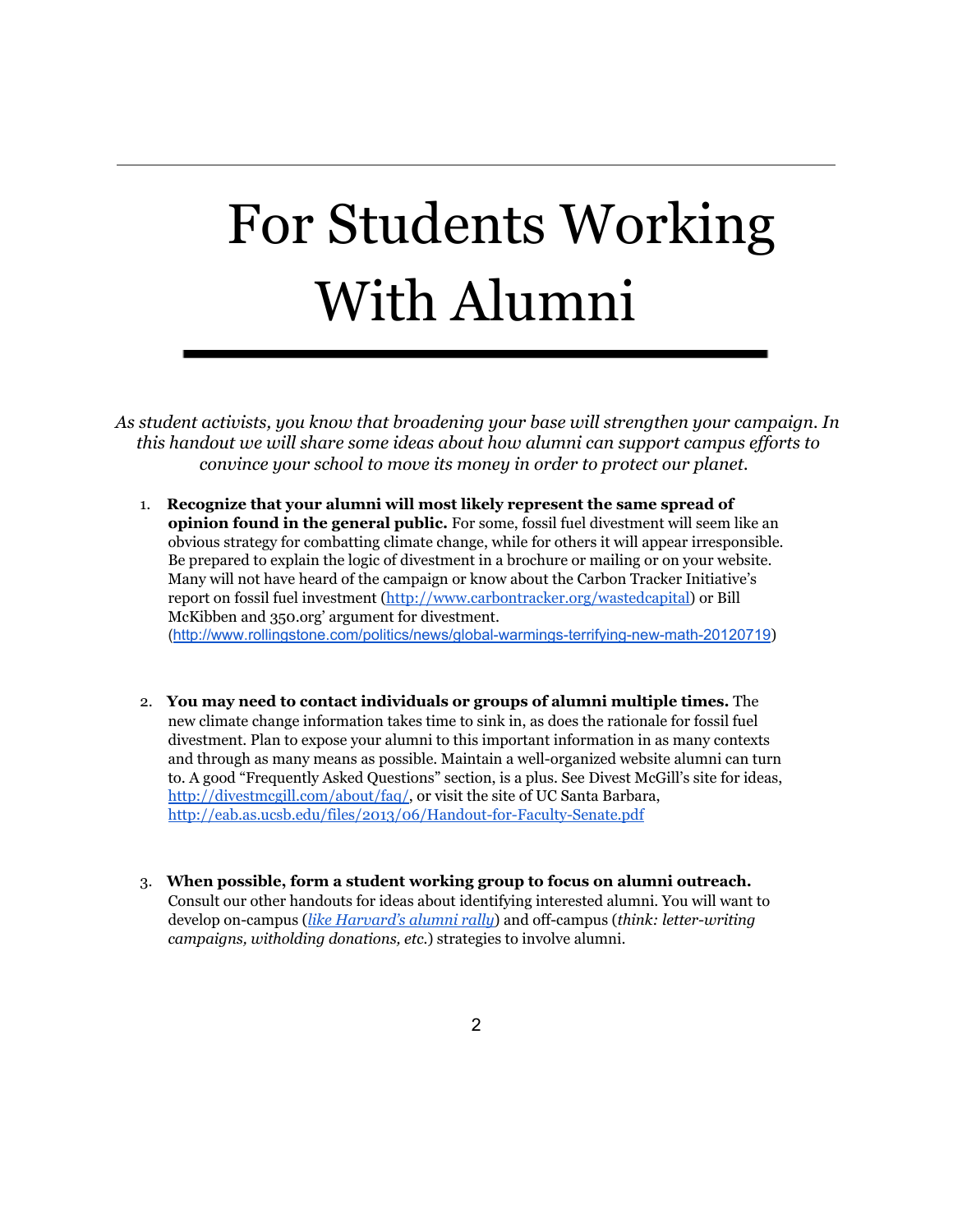- 4. **Identify alumni who would be willing to be city, state or regional coordinators.** They could help you submit regular postings to Facebook pages, newsletters, listservs, and other sites or media related to your school's alumni association or other alumni groups. You can ask them to host informational events to encourage alumni action on behalf of your campaign, keep alumni posted on the campaign's progress, and make requests to alumni when higher levels of involvement would be helpful.
- 5. **Look for opportunities to do effective outreach.** Many alumni associations have regular events. Ask to present at such an event, or ask supportive alumni to host a special event for you at a local Harvard Club or similar venue.
- 6. **Be clear about what support you are asking for from your alumni.** The initial asks may include:
	- Signing your campaign's petition (online or in person)
	- Writing letters to the president and/or board of trustees
	- Writing letters to the editors of alumni magazines and other media

#### **7. Depending upon your campaign, you can then ask supportive alumni to:**

- Make calls and/or visits to the president and/or board of trustees
- Help organize alumni attendance/presence at meetings of the board of trustees
- Join alumni networks or volunteer as a city, state, or regional coordinators
- Invite you to give a presentation on your campaign at a local or regional alumni club
- Host a house party or reunion event to explain the campaign and encourage active support

• When you ask alumni to contact and/or visit the president or board of trustees, be sure to include all the relevant contact information for these entities.

#### **8. Consider On-Campus Options for Alumni Outreach.**

In order to take full advantage of campus-based opportunities to reach out to and work with alumni, ask the alumni office for a calendar of alumni events. Whether it is an alumni weekend, a big sports event, or a cultural program that draws alums, you will want to develop a plan to share your message when alumni are on campus.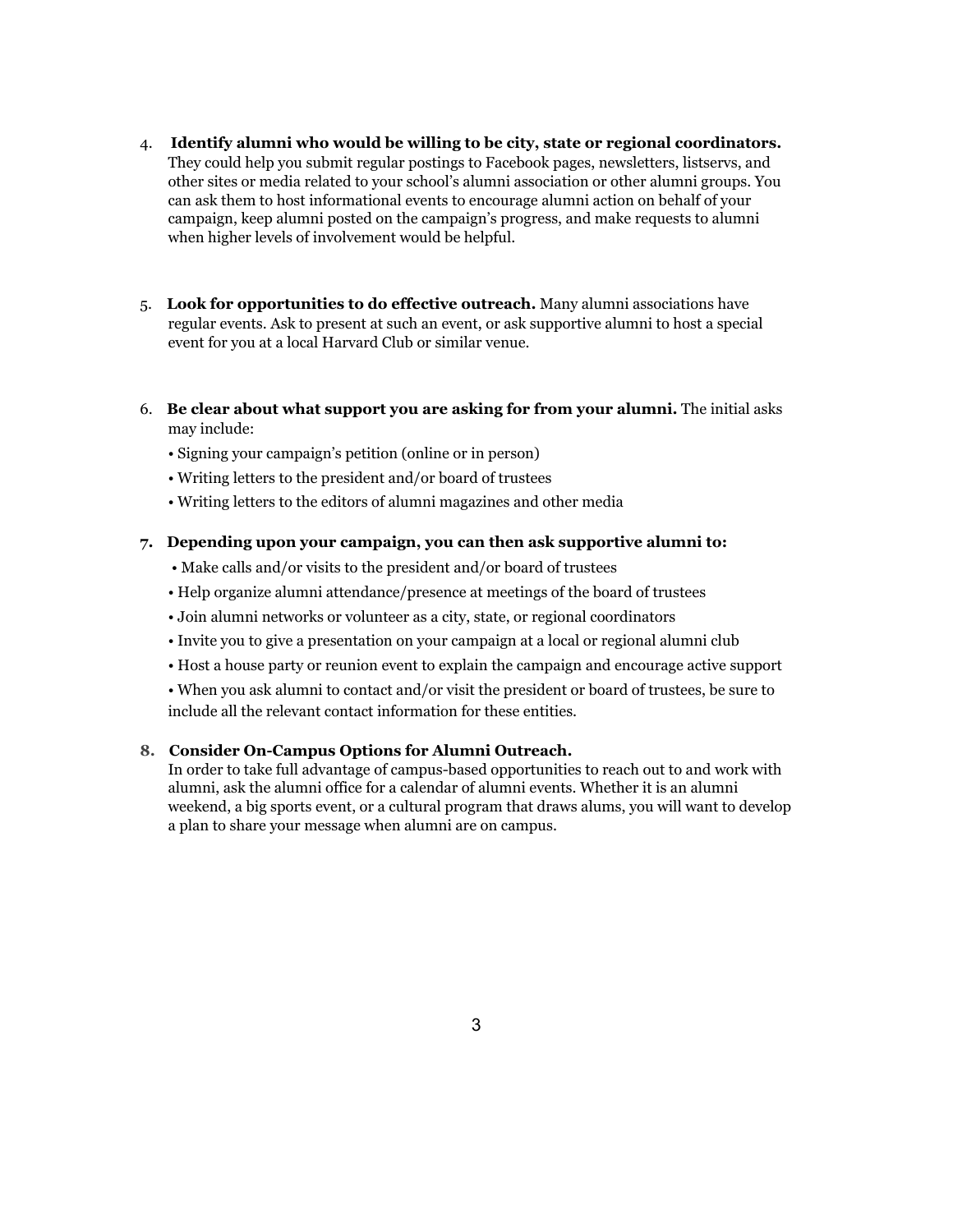# 12 Steps to Finding Alumni Who Support Divestment

1.) **Start by locating the campus alumni office.** All colleges and universities have development offices, and many have their own separate alumni offices. These offices produce alumni directories, magazines, and newsletters and coordinate alumni events on campus and around the country. Befriend the staff in these offices!

2.) **Get access to a copy of an alumni directory from the alumni office.** Your library should have a copy too. Many alumni databases are now online. Consider what audience you wish to start with—local alumni, alumni in a certain major or field (environmental studies, for example), alumni in a given class, geographic area, and so on.

3.) **Get familiar with the alumni magazine and other alumni newsletters.** Scan these to identify alumni who may be sympathetic or in a position to have influence.

4.) **Ask for the names and contacts of class representatives.** These are the folks who organize reunions and fundraising and communicate with the members of their class. You may want to seek out graduates from classes when there was activism on your campus in the past, including the effort to divest from South Africa, the anti-war movement, and the women's and civil rights movements (roughly the late 1960s to 1970s). If they are sympathetic, these alumni can help you reach many more alumni in their classes.

5.) **Research whether your school has alumni trustees.** Read their biographies. Are they likely to be sympathetic? Could you imagine who might influence their position on divestment?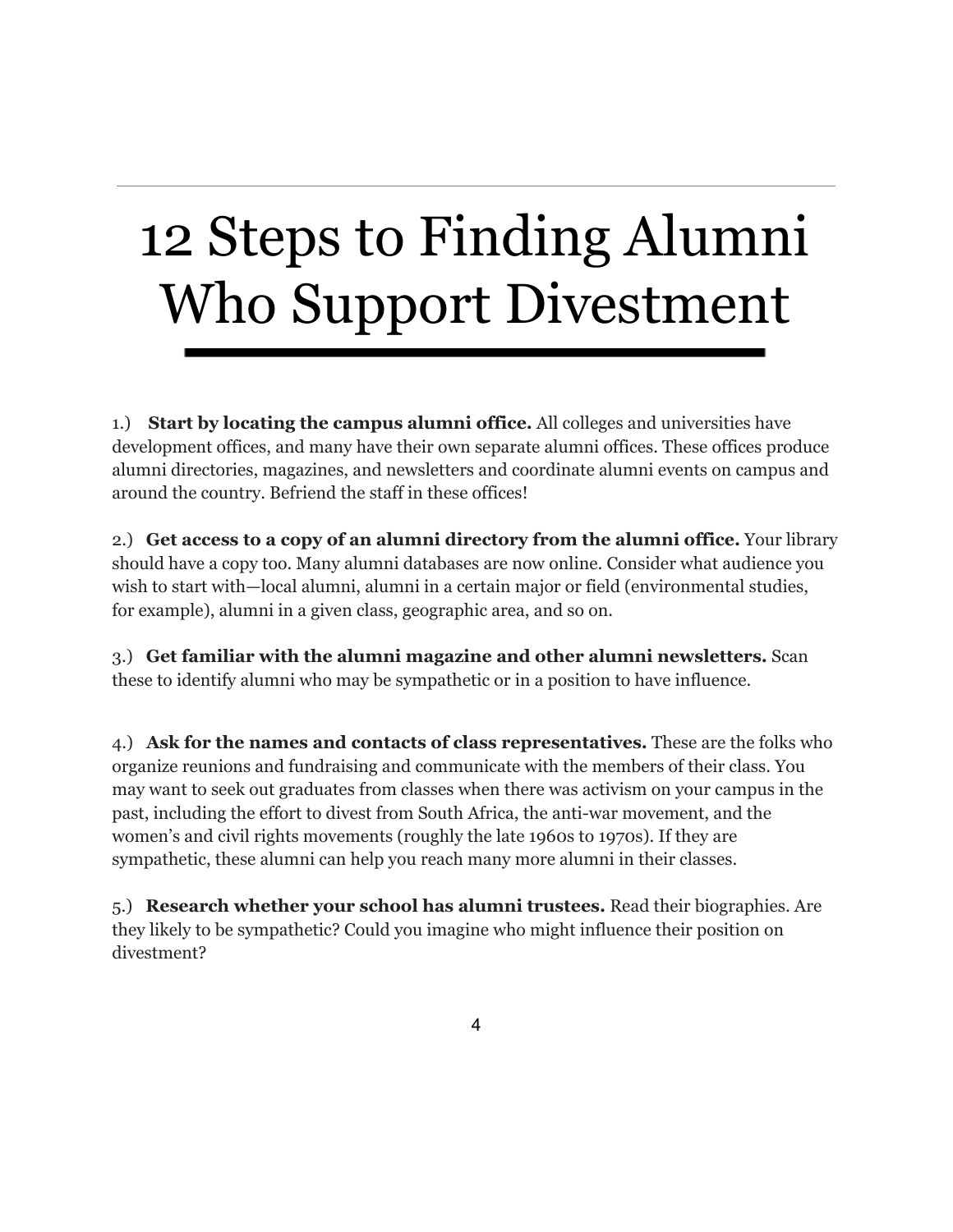6.) **Most schools encourage active alumni associations.** These are often organized by city, state or region. You can get this list from your alumni office and contact the association leaders directly.

7.) **Look at old college yearbooks** for the names of former students who were active in student clubs related to the environmental, social and economic justice. Search for their contact information in the alumni directory.

8.) **Poll current students** to identify those who have parents, aunts, uncles, cousins, or grandparents who attended your school. You can begin developing your own "legacy" database to support divestment.

9.) **A surprising number of graduates** (especially when there are graduate programs at or near your college or university) **stay in the area.** Consider advertising on a local meet-up site, or search for existing alumni meet-ups.

10.) **Speak with faculty and ask them for names of former students** who are likely to be sympathetic. Seek out teachers known for their engagement and ability to inspire students to activism. While you are it, identify faculty who graduated from your school.

11.) If your school offers journalism or media studies as a formal major, consult the alumni office, career development office, or alumni directory and **locate those alumni who are now writing professionally.** Contact these alumni about covering the campus divestment movement. If possible, provide them with contacts for current and former students who are active and willing to be interviewed.

12.) Many campus career development offices keep **lists of alumni by profession and field of interest** who have volunteered to be available for current students either for informational interviews or potential internships or jobs. Review those fields where you might expect there to be sympathy with your cause, and create a list of alumni to contact. Finding sympathetic alumni in finance and investment may be especially helpful!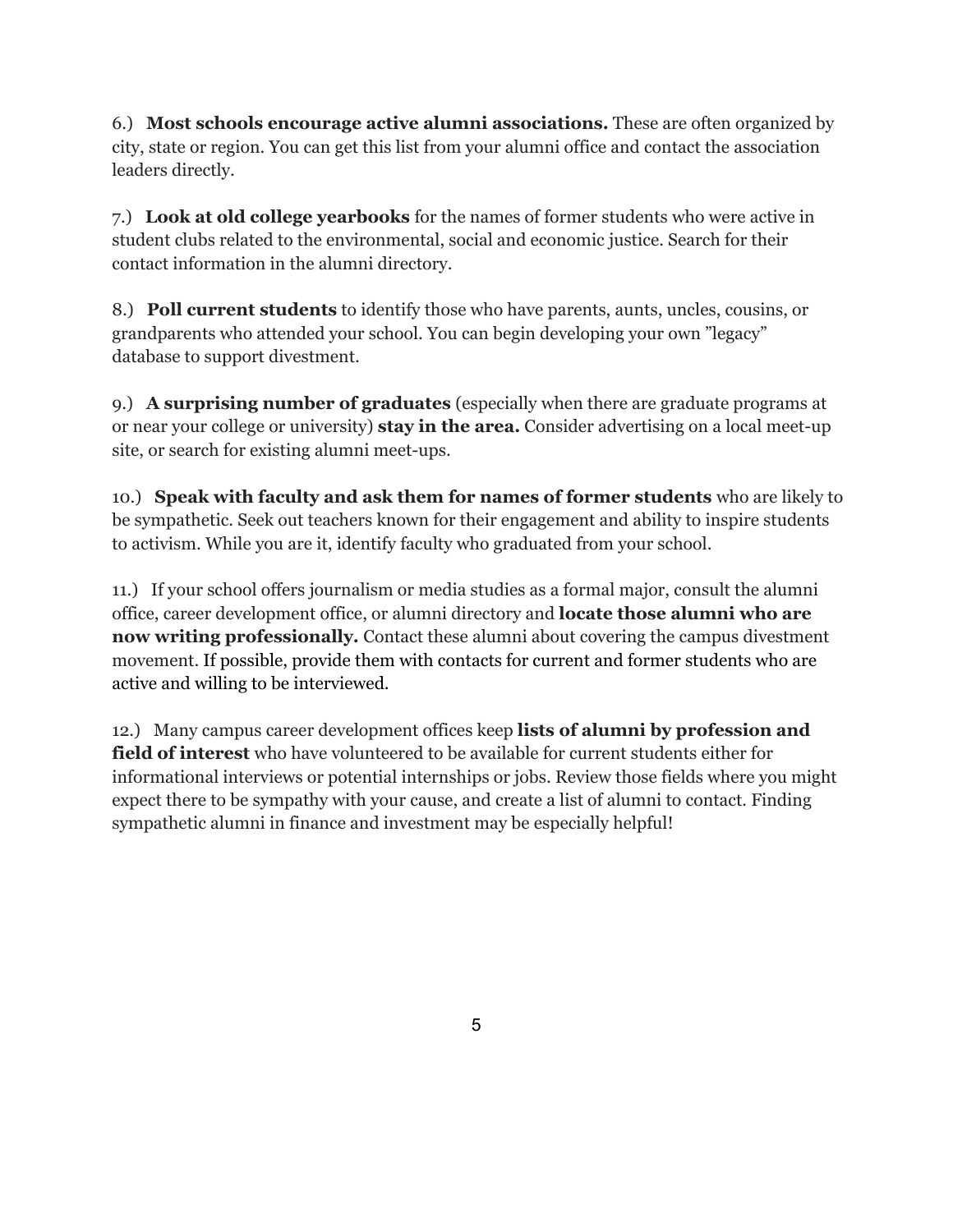## Reaching Alumni Visiting Campus

• Tabling with a petition or letters to sign, sample letters, and opportunities for alums to hold a poster about divestment and have their **picture taken**



• Prominently displaying **banners or art displays** showing the harm of climate change, with links to your campaign website

• Hosting an **art exhibit**—indoors or outside—on climate change or photographs from past actions on climate change (such as actions produced in part by 350.org; see the Whitman College divestment Facebook page for an example: [https://www.facebook.com/DivestWhitman\)](https://www.google.com/url?q=https%3A%2F%2Fwww.facebook.com%2FDivestWhitman&sa=D&sntz=1&usg=AFQjCNFWaoxyG49jDm4u8kRkXQjjwpN-jw)

• Hosting a **hands-on art project** for alumni to engage in (You can get some ideas from the Rhode Island School of Design students who created art while sitting in the college president's office:

[http://www.wearepowershift.org/blogs/breaking-11-risd-students-sittingfossil-fuel-divestment\)](http://www.google.com/url?q=http%3A%2F%2Fwww.wearepowershift.org%2Fblogs%2Fbreaking-11-risd-students-sittingfossil-fuel-divestment&sa=D&sntz=1&usg=AFQjCNEdg-esWGJwau1TORfPc7uaUc4WXw)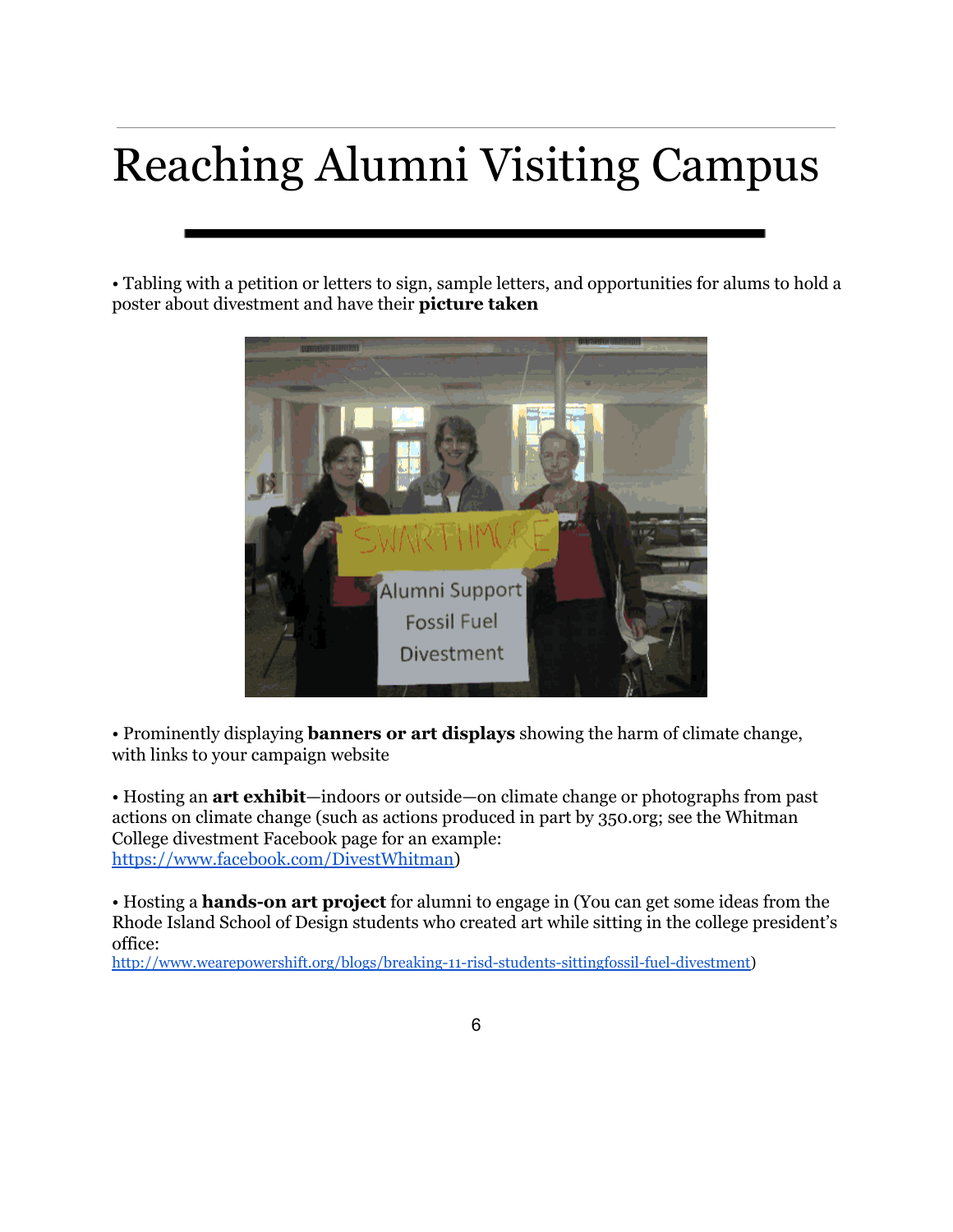• Asking dormitories, houses, fraternities or sororities, or academic departments to allow you to host **"teas," receptions, or other events** at which you present information about the divestment campaign to alumni (Consider asking supportive faculty to host events.)

• Creating a **display where alumni and students can post statements** about where they would reinvest the endowment after fossil fuel divestment picture for that

• Hosting an alumni pickup **sporting event** and using the opportunity to educate alumni about the divestment campaign

• Holding **vigils** at campus houses of worship

• Asking to **make a presentation or sponsor a rally** at class reunions held on campus, which often happen on alumni weekends or near commencement

• Don't forget **Parents weekend, commencement, and class reunions**. Many parents are alumni. And even if they aren't, they care about you and the future of your school. During any of these big weekend events, explore the possibilities of holding information sessions, such as question-and-answer forums in the student union, and make sure such events are on official schedules. *Be sure students know about events* so that they can invite their friends and parents. Encourage students and parents to wear some sign of their support, such as the Fossil Free logo (downloadable here: [http://gofossilfree.org/resources/](http://www.google.com/url?q=http%3A%2F%2Fgofossilfree.org%2Fresources%2F&sa=D&sntz=1&usg=AFQjCNGdghGt5nhU65y08az9v-jyCf6p4g)) on a sticker or button or a square of orange fabric.

### • **Consider these questions as you prepare:**

- What opportunities do you see on the schedule of planned events?
- Where can you be a visible, positive and inspiring presence for a better future?
- Is there an activity fair where you can have a table?
- Can you post banners or an exhibit where parents will be walking by or waiting in line or going to a lecture or reception?
- Do you have a simple handout available and a petition for parents to sign?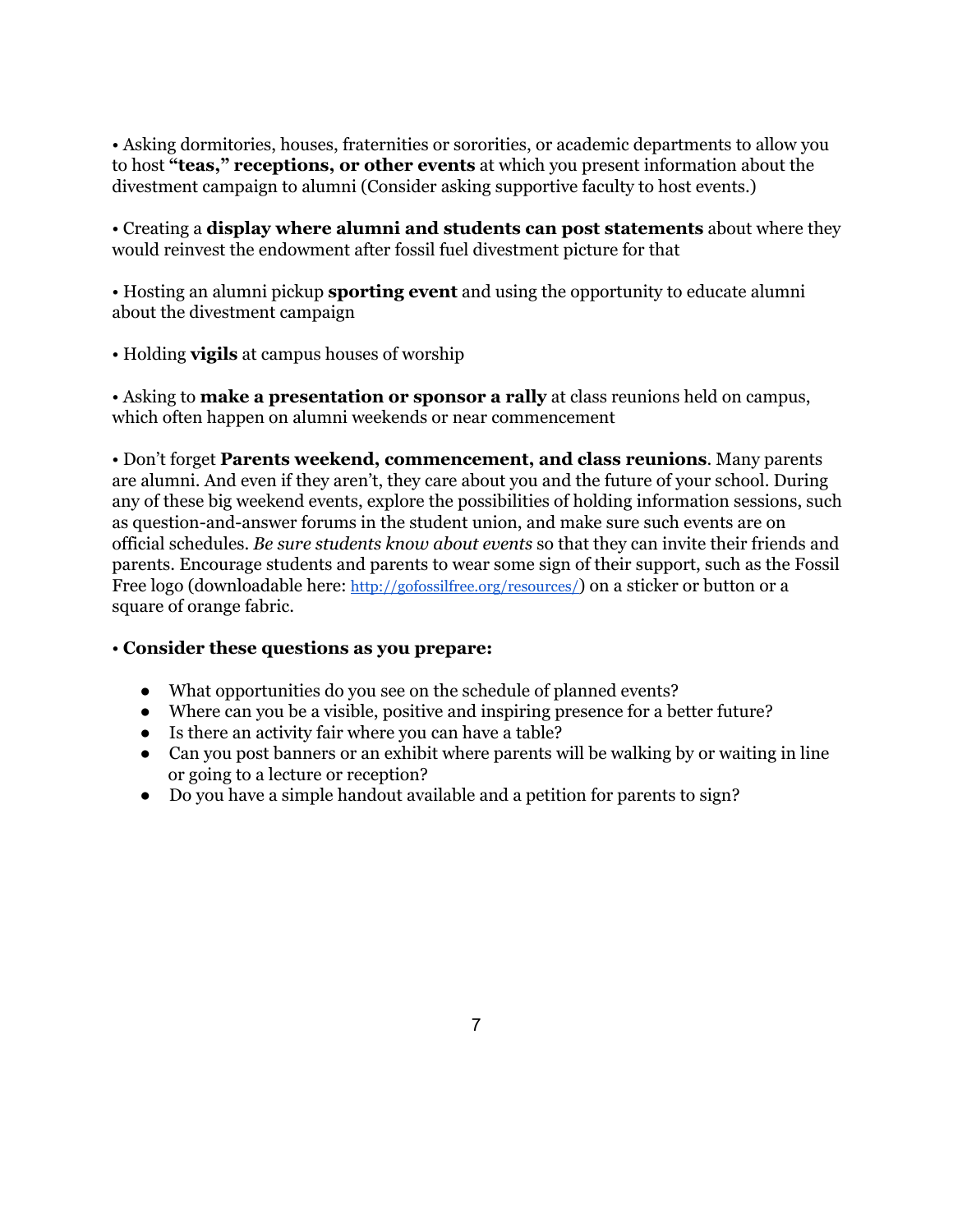# Engaging Alumni Off Campus

#### *If you have developed a list of alumni contact information using the 12 steps above, it's time to get in touch! We recommend:*

- 1. Send out a communication about your campaign with a specific ask and an inquiry about their willingness to volunteer.
- 2. If the divestment campaign has a Facebook page, ask alumni to like it and to invite their friends to do the same. Keep in mind that many from the older generations will use email rather than Facebook.
- 3. Ask alumni to sign your petition or write letters of support.
- 4. As you reach out to alumni who have indicated their willingness to take a greater role in the campaign, consider asking alumni to host a **house party** where uninitiated guests could learn about the campaign, sign petitions, write letters, and take photos to support your call for fossil fuel divestment. See our **house party handout** as well for more suggestions.

### *As you work with your new alumni volunteers, consider how best to tap people into your work:*

- **Did your research uncover any well-known or celebrity alumni?** Consider how best to contact them—for example, do these alumni have any personal connections among the current study body? Current faculty? If possible, reach out prominent alumni and make a pitch for them to support your campaign publicly—for example, by writing an open letter to the president of the college, the press, or their professional peers.
- **Build on alumni strengths! Consider how to tap into the talents of the alumni you reach.** Alumni who are now journalists, filmmakers, artists, media specialists, performers, and so on could help you spread the word. Scientists, environmentalists, foresters, and engineers can make technical arguments. Religious studies majors can make faith-based arguments. You get the idea. Hopefully you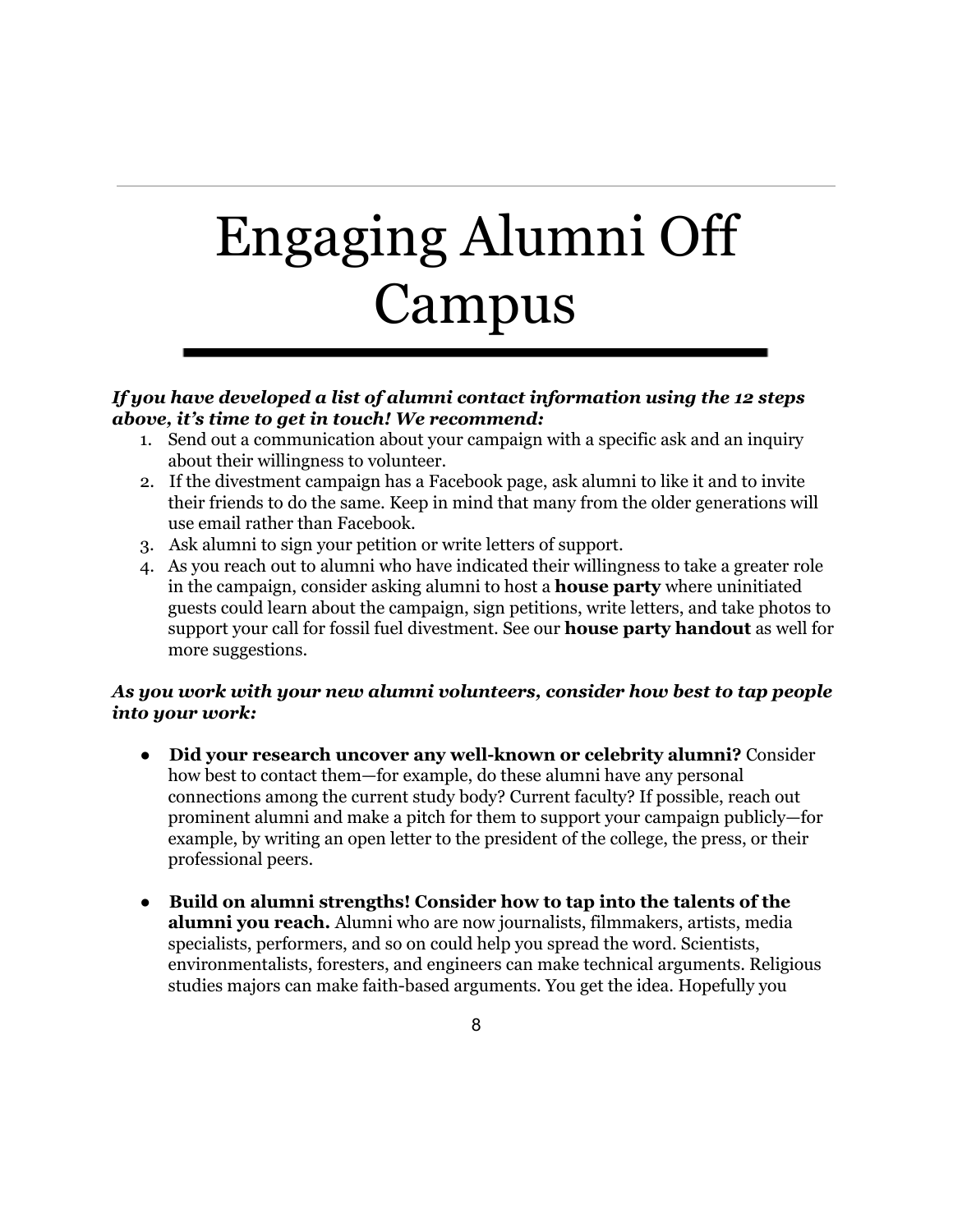found some great alumni contacts at your career development office.

● If the campaign has a **Facebook** or **web page**, you can ask alums from different majors or professions to take a picture or video of themselves holding a poster with a relevant, catchy phrase. Post the photos on your page. Some examples could include the following:

*-This [school name] philosophy alum thinks divestment is a good idea)*

*-[School name] math majors: We did the Math: Divest!*

*-This [school name] theatre major says, "Turn this tragedy into a romance: Divest!" Or "Give this tragedy a happy ending: Divest!"*

*-This [school name] English major says, "Let's write a new narrative: Divest!"*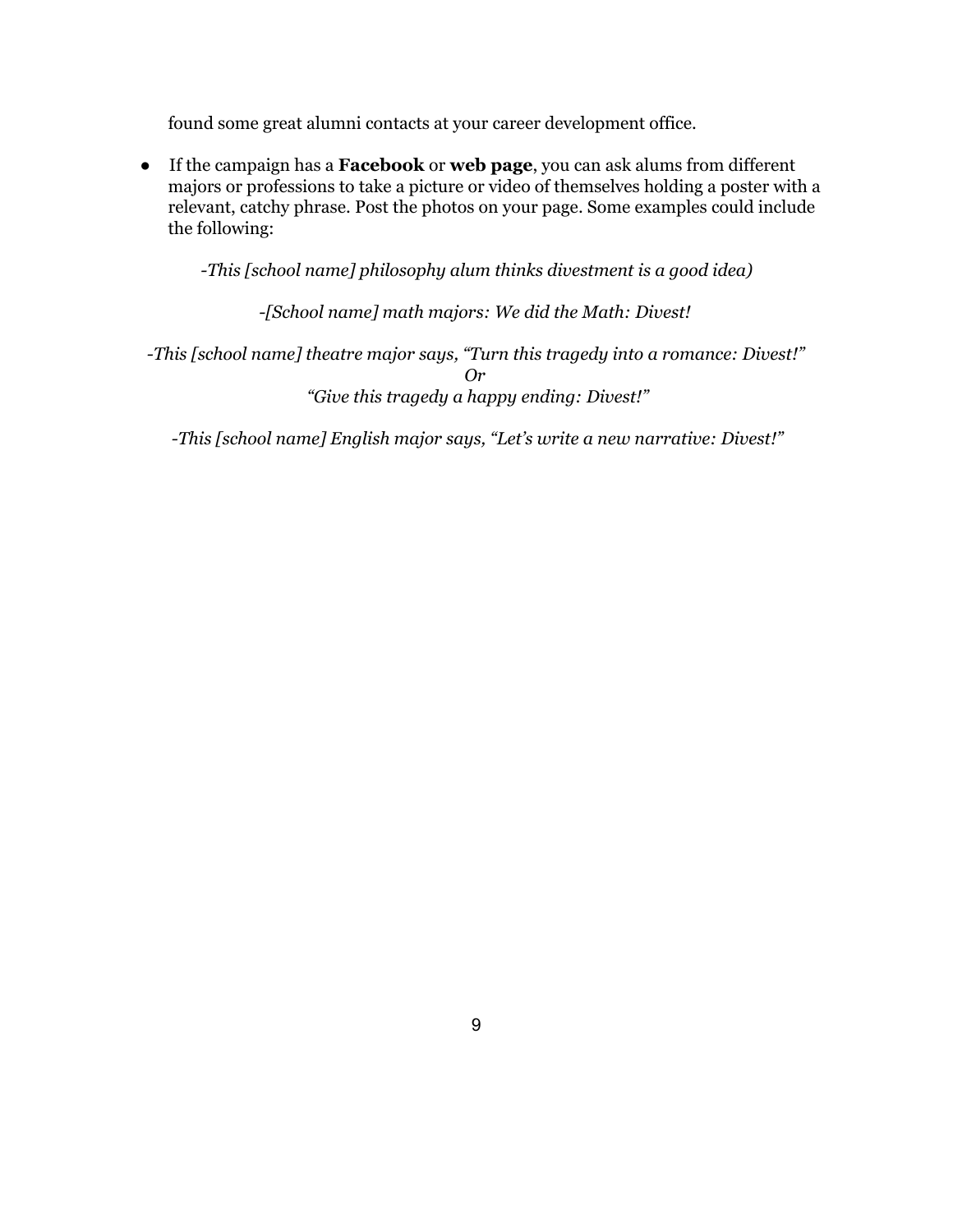## For Supportive Alumni

While the main action is happening on campuses, we can lend support by reaching across the generations to work with those who care deeply about the future. We can nurture a new generation of activists and model creative and dynamic forms of activism.

As a supportive alumnus/a, you can carry out projects whether or not you're in a position to collaborate directly with current students. We encourage you to be bold and speak up! The college fossil fuel divestment campaigns are breathing new life and hope into the environmental movement. Many report it is the first time they have experienced a renewed sense of hope that we can actually tip the balance on climate change.

### **1. Don't wait! Do something right away.**

- **Start by writing to the president of your alma mater**. Samples may be found here [http://gofossilfree.org/samples/.](http://www.google.com/url?q=http%3A%2F%2Fgofossilfree.org%2Fsamples%2F&sa=D&sntz=1&usg=AFQjCNERgcHq0rHf7au9OsolDtCpX626CQ) Let the student campaign know—send them a copy of the letter so that they can publicize alumni support! You can find petitions for campus campaigns at the GoFossilFree.org website or on the individual website for the campus divestment campaign.
- **Follow up with letters to the board of trustees**. Do you know any of them? Give them a call. Specifically contact any alumni trustees—let them know what you hope they will do for future generations. If you know anyone who is acquainted with a board member, ask him or her to reach out.
- **If there is an upcoming election for alumni trustee members**, ask candidates where they stand on climate change and whether they feel the school should be profiting from the destruction of the climate stability required for students to have a viable future.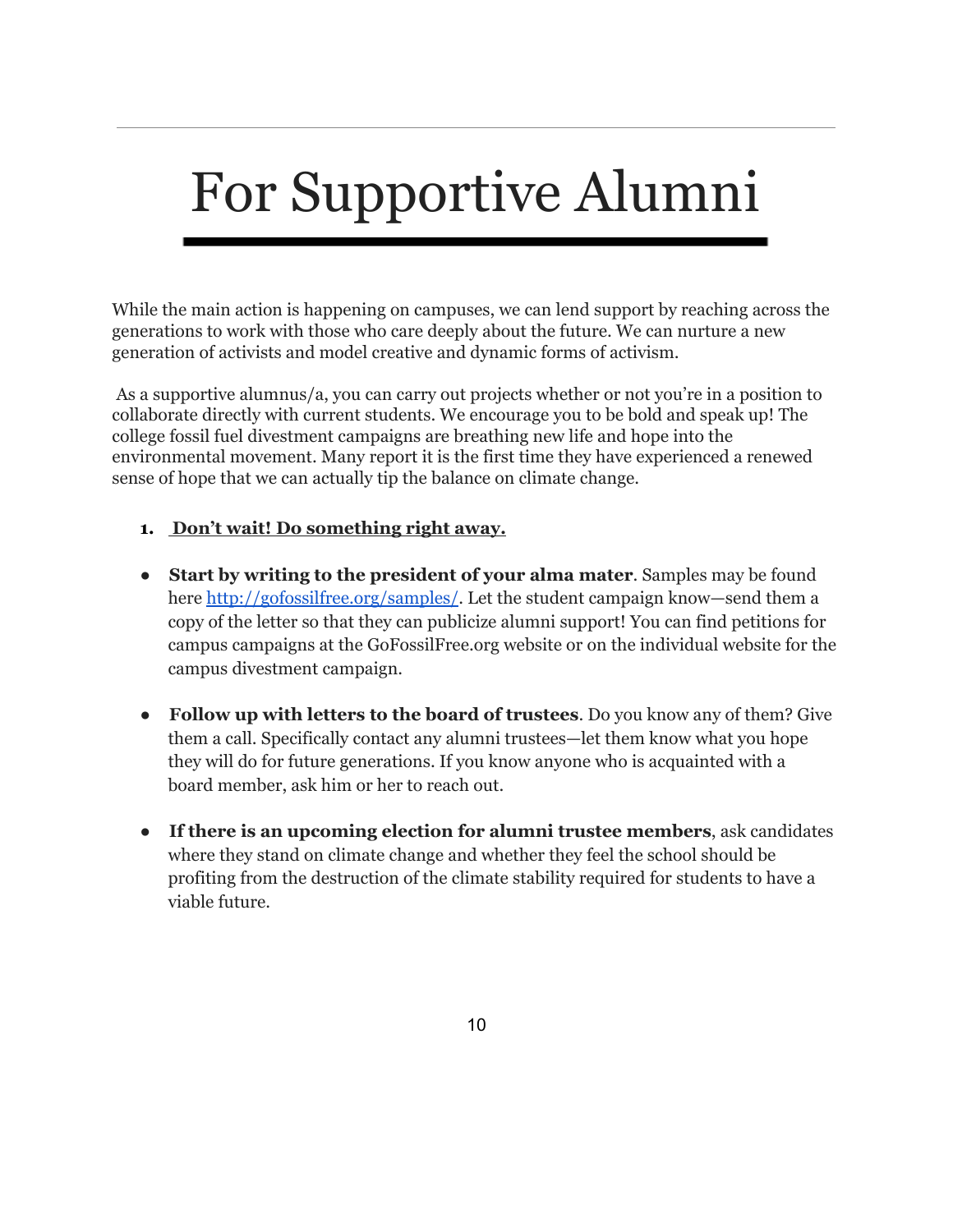- **Write a letter to the editor** of a school, local, regional, or national paper or journal you read to support the student campaigns. Samples available here: [http://gofossilfree.org/samples/](http://www.google.com/url?q=http%3A%2F%2Fgofossilfree.org%2Fsamples%2F&sa=D&sntz=1&usg=AFQjCNERgcHq0rHf7au9OsolDtCpX626CQ)
- **Share your actions and ideas** with others on facebook at Alumni Supporting Fossil Fuel Divestment and your alumni campaign, if it has a website.

### **2. Reach out and build a network.**

- **Contact the campus campaign and see whether there is an alumni outreach coordinator.** Students tend to be the drivers of campus divestment campaigns. The better communication you have with them, the better you will understand what is needed from alumni in the campaign. Consider offering to help. Is there already an alumni group supporting fossil fuel divestment you can join? Or consider starting one! Create an online presence for alumni support—either on the student divestment site, facebook or your own website. You can find campus campaigns here: [http://gofossilfree.org/.](http://www.google.com/url?q=http%3A%2F%2Fgofossilfree.org%2F&sa=D&sntz=1&usg=AFQjCNHd33wGBa6TqwKhoX0CGbaBobzgDQ) You can also get ideas and connect with other alumni on facebook at https://www.facebook.com/pages/Alumni-Supporting-Fossil-Fuel-Divestment/398342870264397.
- **Whether or not you have been active in the local chapter of your alumni association, make an appearance at the next event.** Share your concern about climate change, and ask to get the issue on the agenda. Come prepared with a sample letter or a petition. If the campus campaign already has an alumni petition or a university-wide (students and alumni) petition, bring that one. We want to make sure we're capturing all our supporters in a single place. And be ready to say why you feel it is so important that your school divest. Identify others who might work with you in the future. Develop your own support network.
- **Reach out to other local alumni and host an event** at your home or another location. (\*see pg. 8\*)
	- Show the film *Do the Math* (http://act.350.org/signup/math-movie/) or *Out of Balance* (worldoutofbalance.org and from Netflix).
	- Have a petition or letters ready to sign.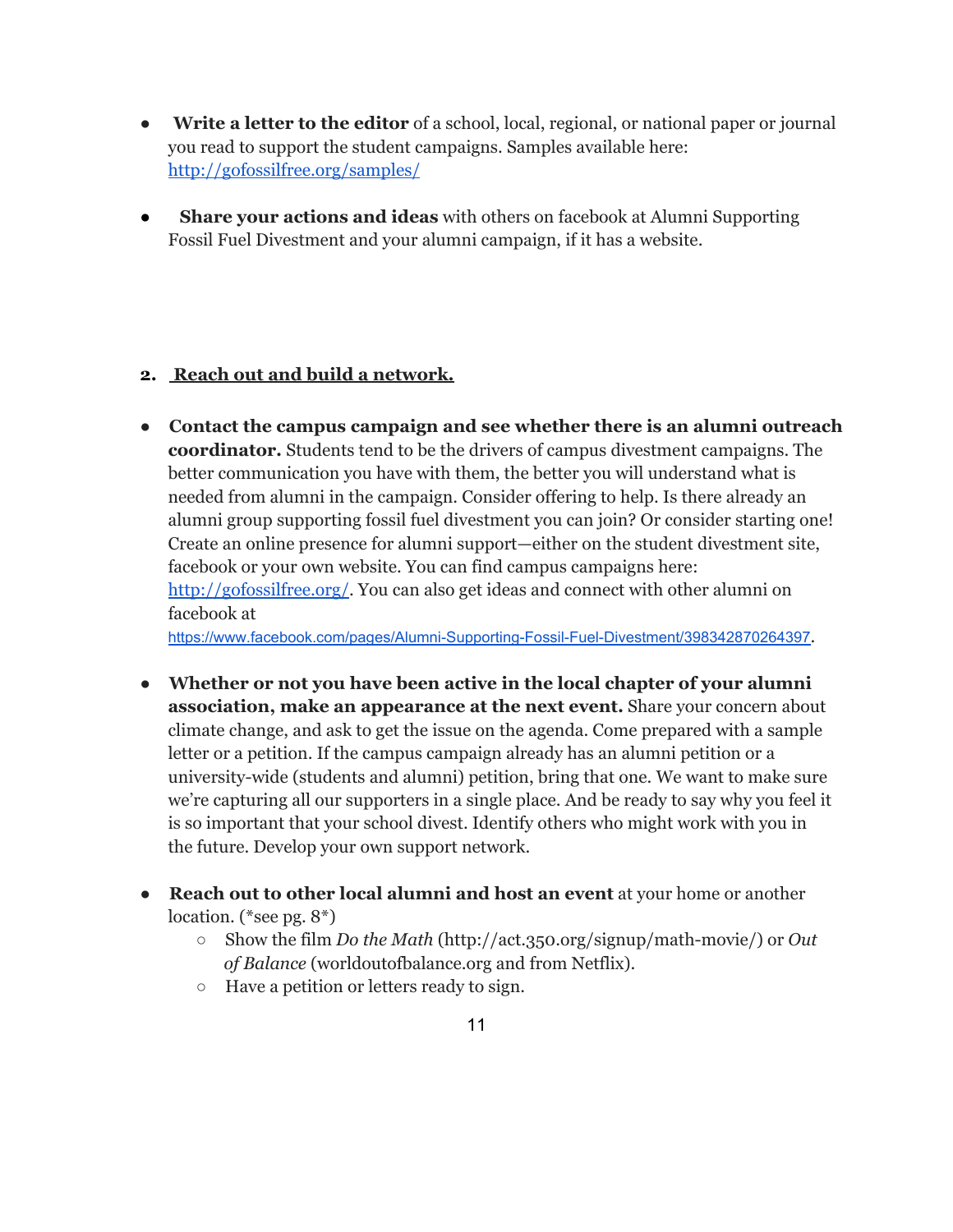- $\circ$  Invite ideas about how else to support the student movement: Is anyone ready to set up a meeting with the president or other trustees? Attend a board meeting? Write a letter to the alumni magazine? Withold a donation? (Individuals can take this action, but a formal donation boycott by a larger number of people is effective only if a critical mass of alumni is on board and alumni are working closely in tandem with the student campaign.)
- **○** For more ideas, see also On Campus Activities for Alums.

#### **3. Support the Students.**

- **First and foremost, ask the student leaders at your alma mater how you can help make their campaign most successful.** Don't know who they are? You may be able to find their contact info through [GoFossilFree.org.](http://www.google.com/url?q=http%3A%2F%2Fgofossilfree.org%2F&sa=D&sntz=1&usg=AFQjCNHd33wGBa6TqwKhoX0CGbaBobzgDQ) If not, try searching Google or Facebook for a campaign website.
- **Think about what you are good at.** Offer your skills and talents to support the student movement. Make a video for the campaign, write a song, or offer to speak about alternative financial investments. Tap into your creativity and your knowledge of your alma mater.
- **Support leadership training for current students.** Active Neutrals, directed by three alumni from different colleges, offers nonviolent negotiation training and coaching on campuses all over the country. Sponsor a student or a training on your campus check out [http://activeneutrals.org/divestment.](http://www.google.com/url?q=http%3A%2F%2Factiveneutrals.org%2Fdivestment&sa=D&sntz=1&usg=AFQjCNHw6t2H0jgYiXZWCxV3xjpKUY197g)
- **Students won't want to ask you for money, but often times their campaign needs it.** If you can afford to, offer to help pay for some of the items that make this kind of campaign visible: banners, flags, posters, exhibits, and so on.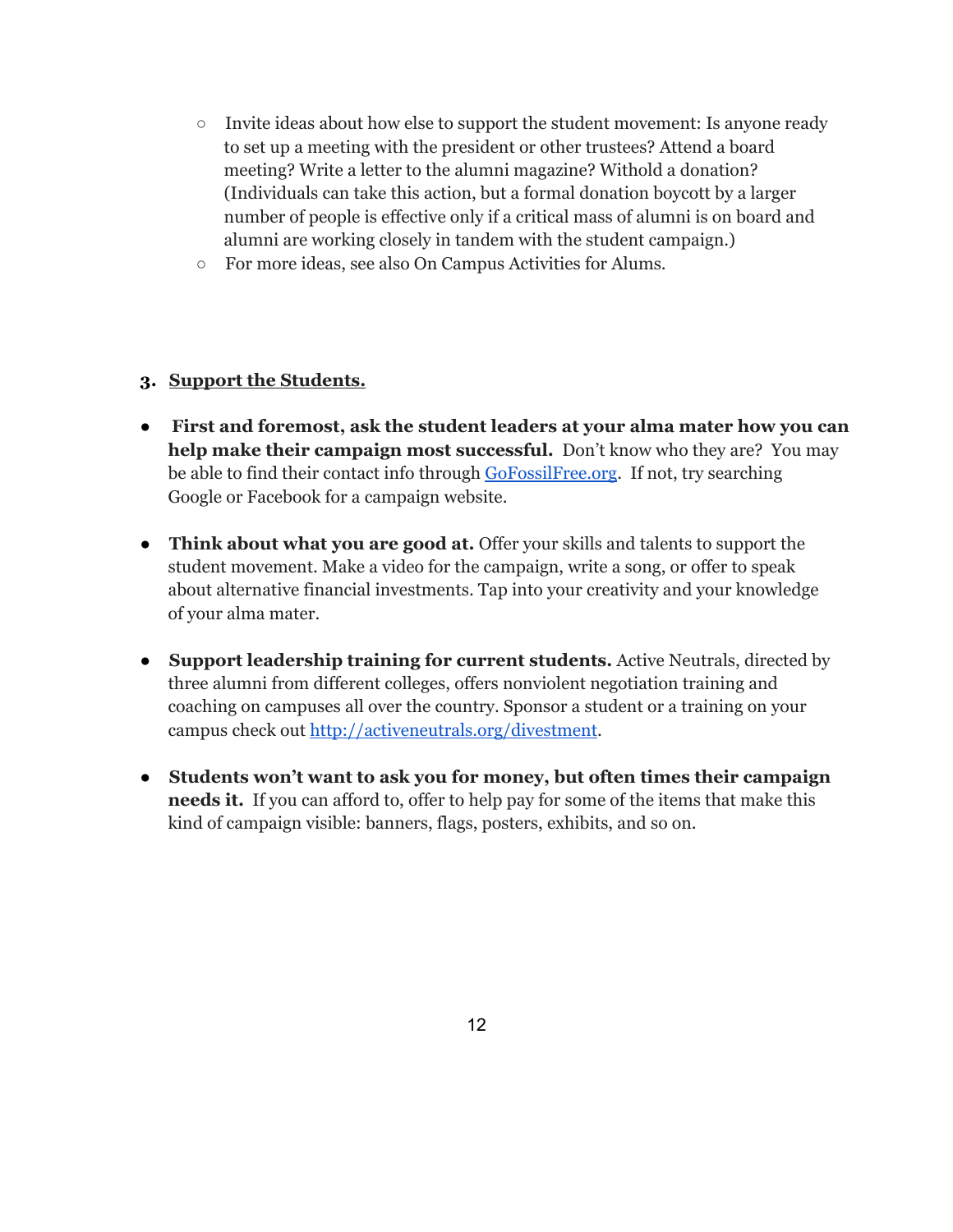## On Campus Actions for Alumni

*Students are leading the charge on campus divestment campaigns, but there is a powerful role for alumni who can get on campus. As alumni, our goals are to amplify the voice of the student campaign and demonstrate the depth of support for divestment.*

*The first step in taking on-campus action is to make contact with the campaign at your school. Find out whether there is already an alumni ef ort under way. (If not, consider volunteering to get one started!)*

*Once in contact with the student organizers, ascertain the general calendar for the campaign and identify actions, rallies, vigils, prayer services, and so on for which an alumni presence would be meaningful.*

### **Here are some ideas you may want to consider developing in coordination with the student campaign:**

- **Attend the on-campus alumni weekend.** Contact the student campaign to see what activities might be planned and find out where you can help out. Wear something that shows you support divestment, such as a pin, a ribbon, or a sticker. Coordinate with current students to make alumni support visible during the weekend.
- **If certain sporting events are important to you and fellow alums, consider how to make share your message at a game.** Banners or flags held by people in the stands? Some kind of chant? A campaign-related tailgate?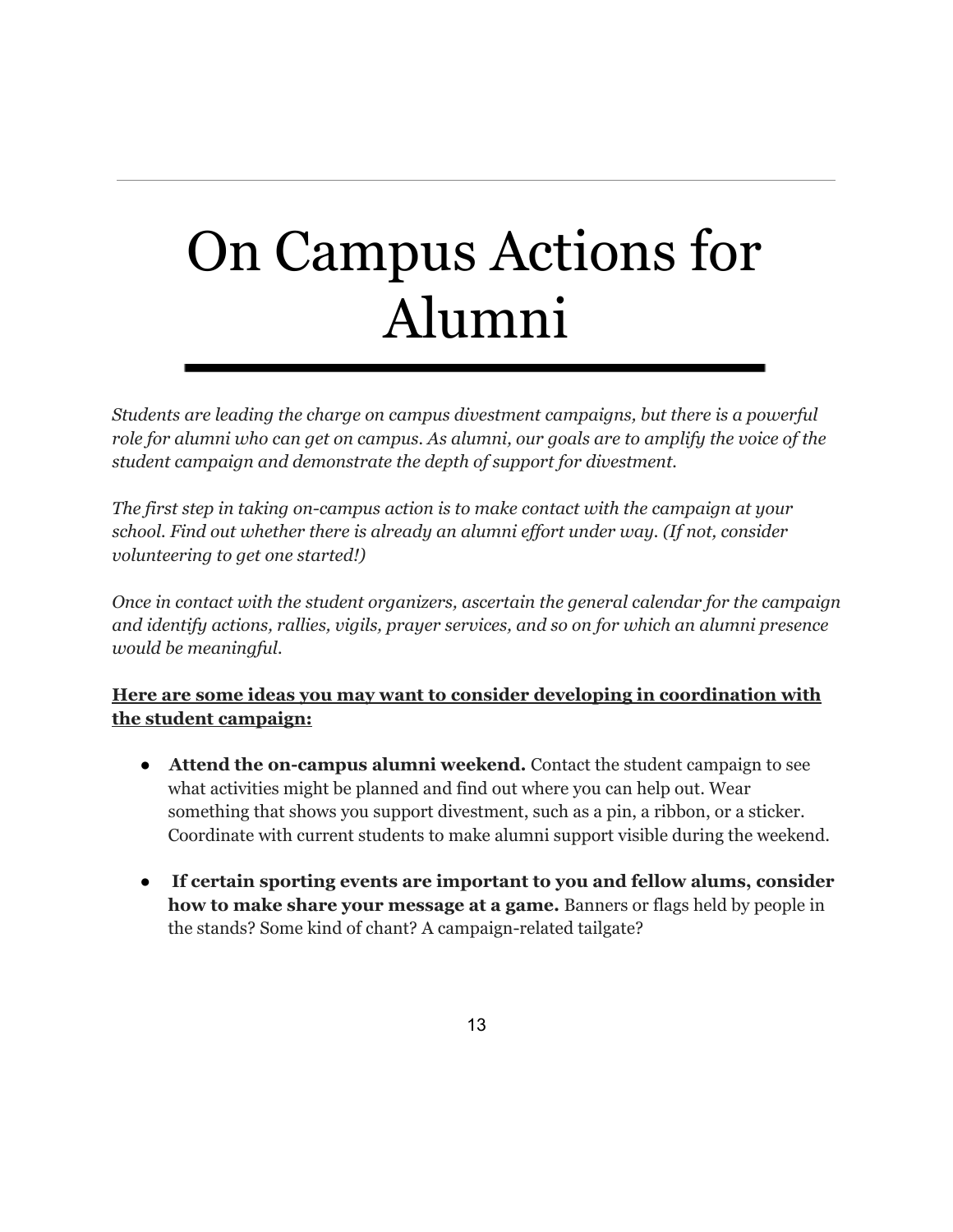- **If you were involved in a singing group as a student, see if the current students in that group would welcome a joint performance on alumni or parents' weekend to spread the word.** We are guessing you could re-write some classic song with new climate change lyrics! (See [https://www.facebook.com/FossilFuelFollies](https://www.google.com/url?q=https%3A%2F%2Fwww.facebook.com%2FFossilFuelFollies&sa=D&sntz=1&usg=AFQjCNHfBg5aIhLXMIqtzATklxebnTZRvw) for some examples.)
- **Many of us were active in student groups back in the day, from religious groups to bridge clubs to environmental organizations.** Consider reaching out to alumni affiliated with those groups. Look on the school website and contact current student leaders. They may be able to put you in touch with other alumni from your group through an alumni listserv or outreach they may be doing. Plan a reunion during alumni weekend to support the campaign.
- **Does your school have a mascot?** How can the mascot be a source of inspiration for this campaign? Some very creative options are out there waiting to be acted upon!
- **For any on-campus events, prepare posters, banners, and signs that are colorful, clever and highly visible for your alumni contingent.** Consider your professional experience and academic background. What would move your colleagues to support divestment? Take photos of your group holding signs with relevant catchy phrases, and put the photos on your facebook or website.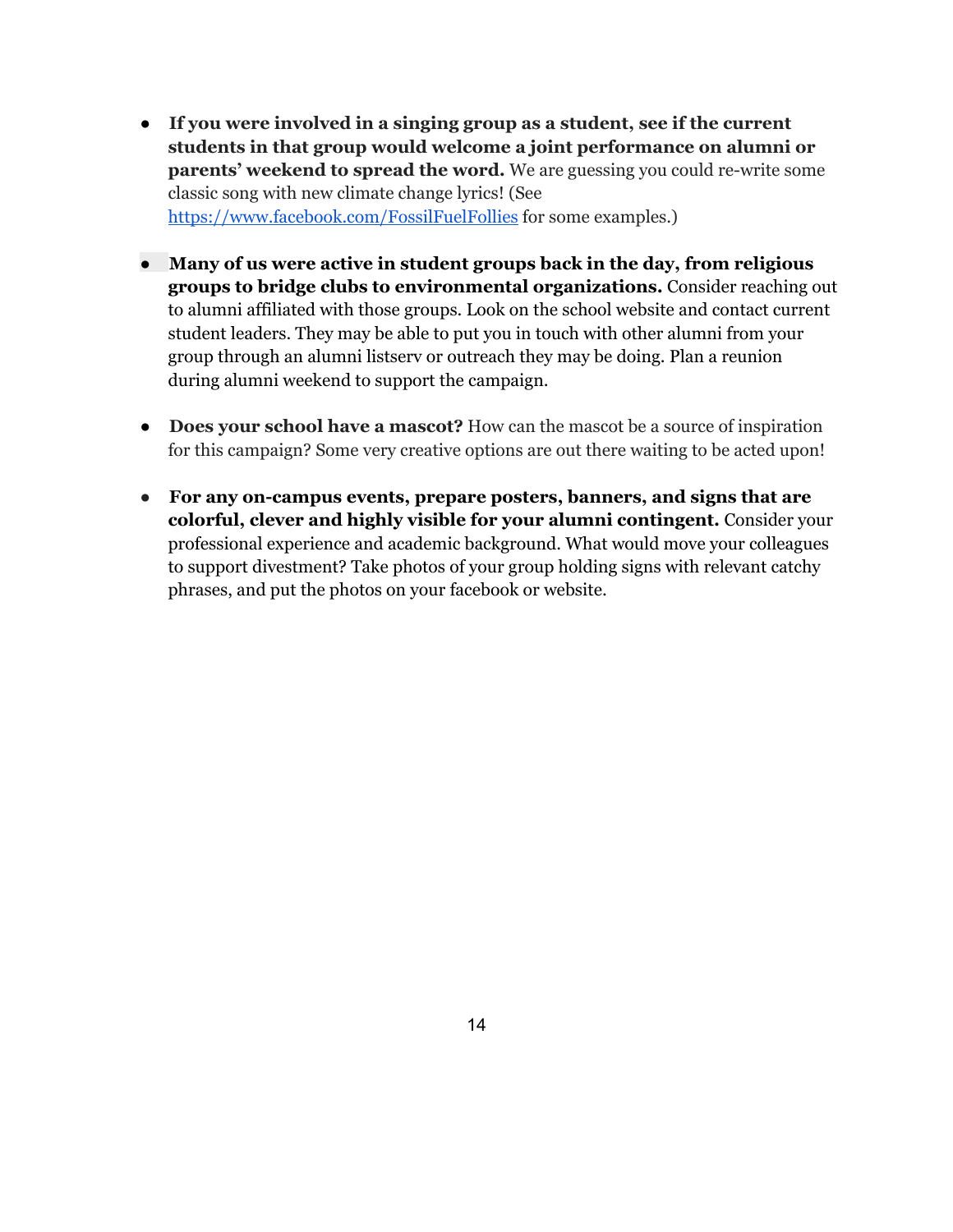## Organizing and Hosting a College Fossil Fuel Divestment House Party for Alumni

Hosting a house party is a great way to raise awareness and inspire action on the college fossil fuel divestment movement. By joining with other college graduates and organizing a house party, you are making our campus divestment campaigns stronger and more dynamic.

You will find that people will lend support to this endeavor because they respect you *and* because most people believe in a new vision for a sustainable world.

Alumni Supporting Fossil Fuel Divestment has put together information to help you get started planning an event, whether simple or elaborate. We have made suggestions and provided an outline, checklists, sample invitations, and flyers. Feel free to adapt these materials to meet the needs of your audience. The important thing is to bring people together to hear an inspiring presentation and generate actionable steps to support the campus divestment movement.

We have based these materials on successful methods employed by the Safe Cosmetics campaign, the Organic Consumers Association, the Polaris Project, and 100Friends.

## **House Party Checklist**

### **What you need**

- ❏ Name tags and markers
- ❏ A clipboard and pens for guests to sign in
- ❏ Sample letters for college presidents and boards of trustees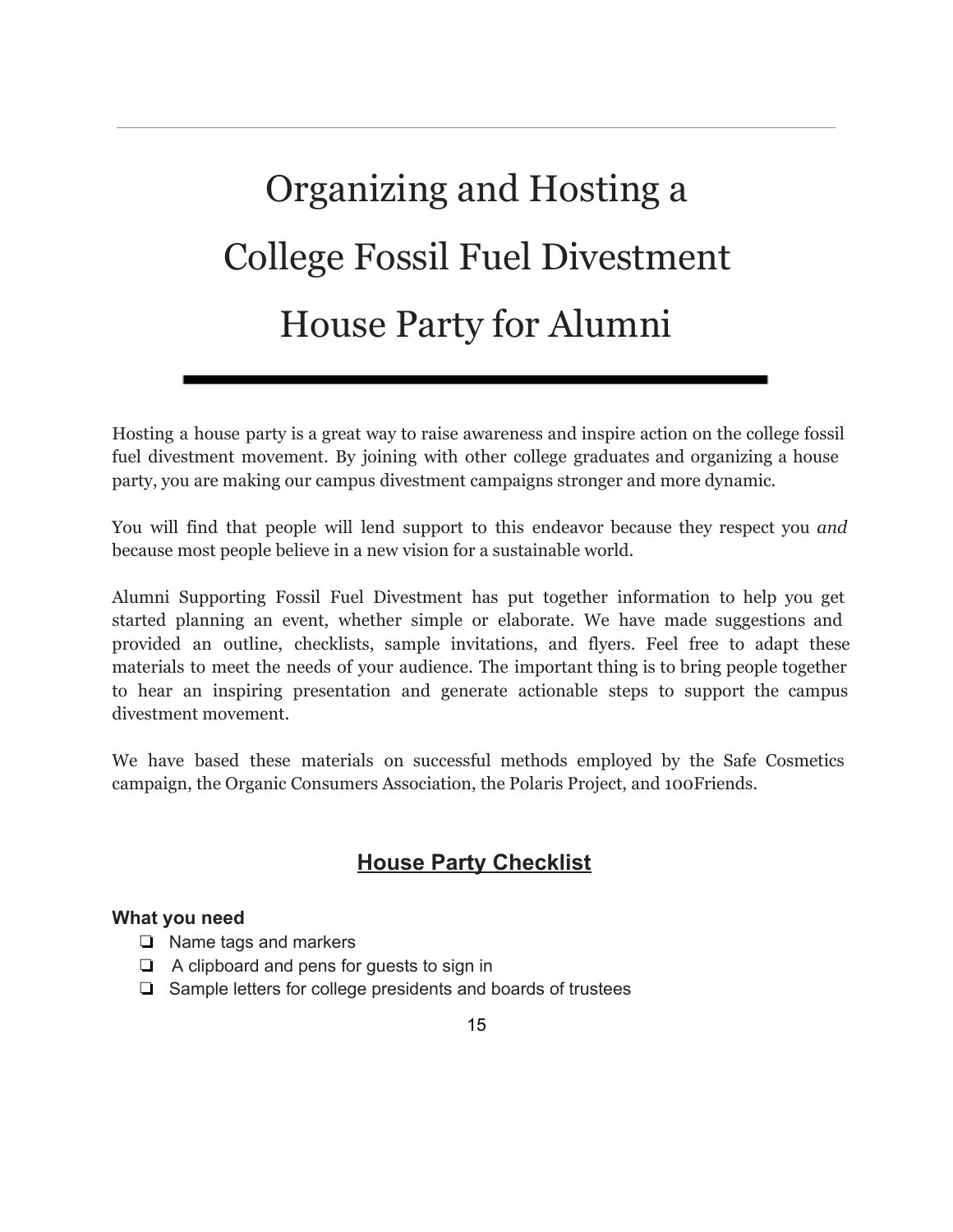- ❏ Petitions or access to a computer/internet to ask people to sign an online petition
- ❏ DVD or online streaming to show *Do the Math* (streamable here: http://topdocumentaryfilms.com/do-the-math/) and/or a speaker active in the campus campaign
- ❏ Hospitality items—food, beverages, plates, napkins, silverware—as needed
- ❏ If you are asking for funding:
- ❏ Basket for donations
- ❏ A sign with information on how to make out checks

#### **Before the party**

- ❏ Contact the student or campus campaign and find out the status of their efforts and what actions—writing letters, gathering petition signatures, and so on—would be most helpful at this time. This will help you identify activism goals for the event.
- $\Box$  Write out an action plan and a to-do list.
- ❏ Create an invitation list and invitations.
- ❏ Obtain *Do the Math* or plan to stream it.
- $\Box$  If you plan on having a campus-based activist speak, find out when he or she is available and set a date for the event.
- ❏ Mail invitations, which should include directions and a request for an RSVP, two to three weeks before the event.
- ❏ Reserve or obtain any necessary equipment (computer, screen, projector, and so on).
- ❏ Print out sample letters and/or petitions for signing.
- ❏ Create a draft letter if you want to send a group letter instead of, or in addition, to individual letters.
- ❏ Gather or purchase stationery supplies, extra pens, envelopes, and stamps.
- ❏ Print out names and addresses for the school president and trustees or their emails if you are planning to contact them via email.
- ❏ Plan the meal or refreshments.
- ❏ Purchase beverages, food, and supplies.
- ❏ Prepare your own presentation or remarks.
- ❏ Follow up with those who have not RSVPed and make sure all guests have directions.
- ❏ Obtain any needed equipment.
- ❏ Prepare food as needed.
- ❏ Set up the beverage area.

#### **At the party\***

- ❏ Welcome guests, mingle, and make introductions.
- ❏ Introduce yourself or a speaker and proceed with the presentation or the video or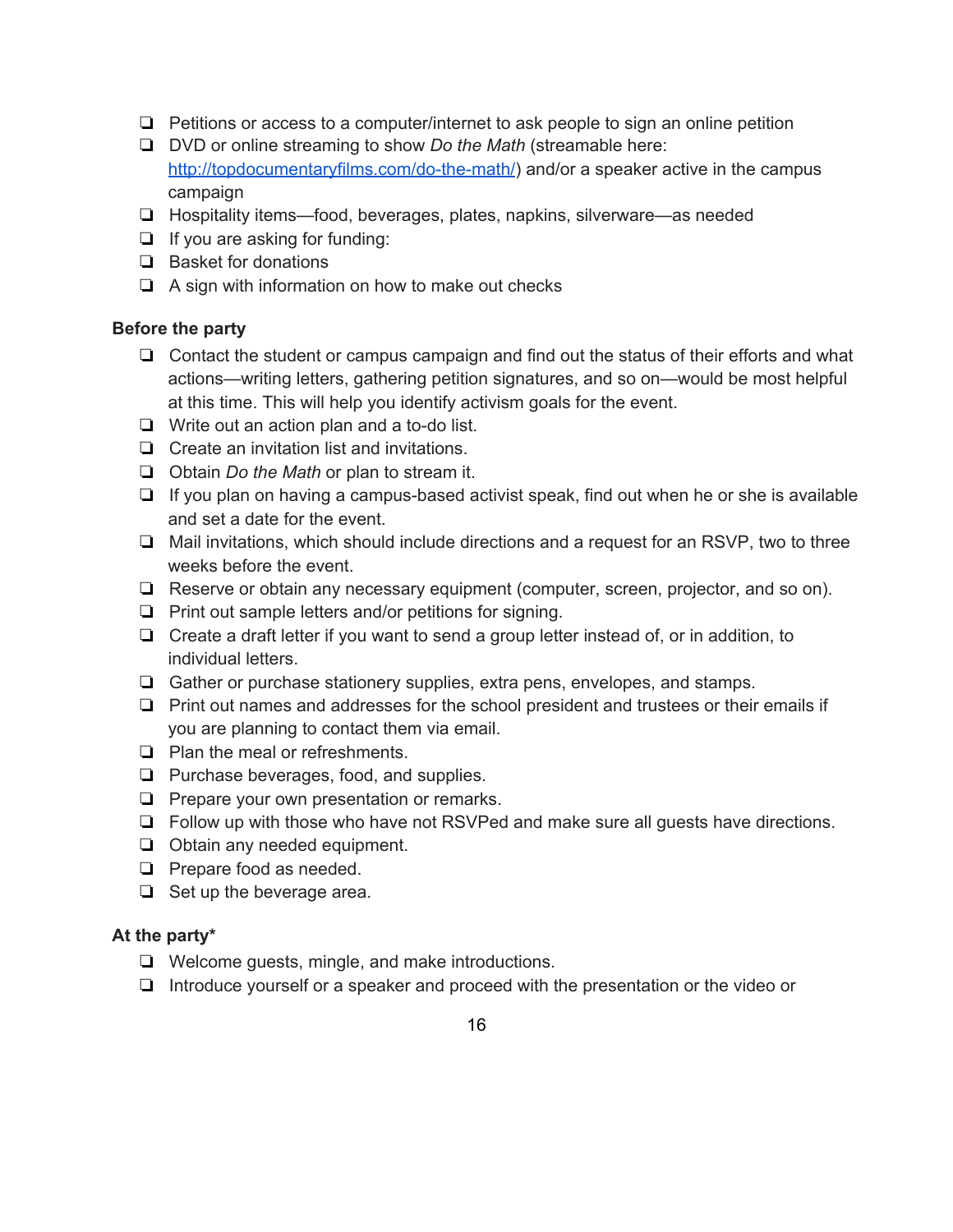segments.

- ❏ Ask guests to share their reactions and answer any questions.
- ❏ Ask guests if they are willing to write to the president and board of trustees and/or sign a group letter you have drafted.
- ❏ Brainstorm other ways alumni can support the campaign.
- ❏ Ask for additional house party hosts.
- ❏ If you are asking for funding: Ask guests to contribute to the campaign.
- ❏ Thank guests for coming, and consider wrapping up by taking a group photo. Campus groups love having photos to post to websites and Facebook.

*\*See "Structure of the Event" in this document for more details about the flow of the event and suggestions for the presentation.*

#### **Follow up**

- ❏ Mail letters written at your event.
- ❏ Follow up with guests who indicated they would send letters later if they didn't do so at the party.
- ❏ Maintain contact with guests for future communication about the campus campaign.
- ❏ Contact the campus based student campaign and let them know about how your event went. Publicize your success in any media you can—Facebook, twitter, class listservs, and so on. If you took a photo, share it with the campus campaign.

## **Additional Considerations**

*What are the goals of your event? What results do you want to come out of this party? What will appeal most to your guests?*

### **Some effective goals include:**

- Increasing awareness of the new math of the climate crisis,
- Informing guests about the strategies of the college fossil fuel campaigns, and
- Encouraging alumni activism.

Some hosts may want the party to be largely educational, while others will wish to provide a direct opportunity for guests to sign a petition or group letter or to write letters to the school's president. Decide how you want to share your passion for a carbon-free future and give your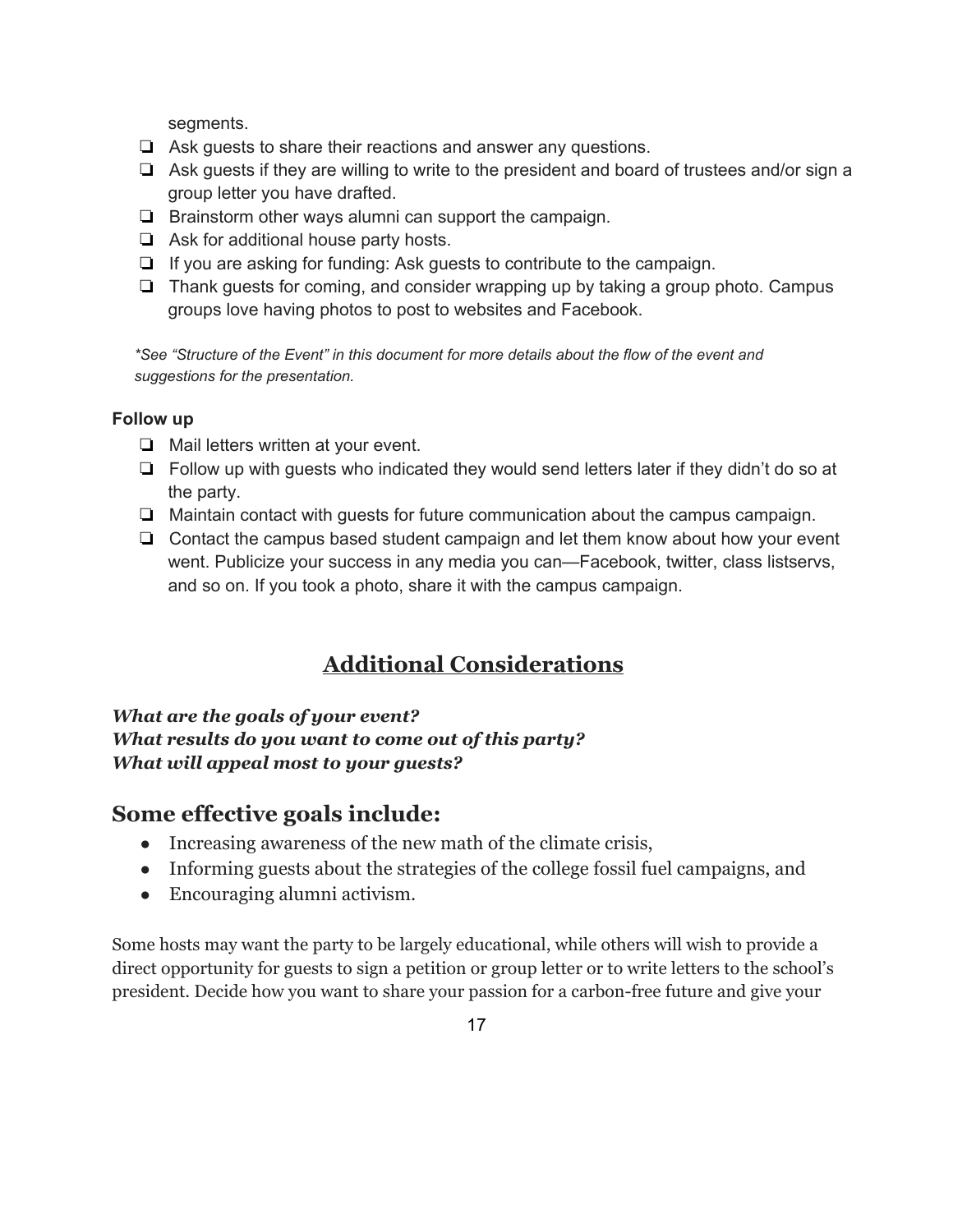community an opportunity to join in. Do you also want to include any themes related to your college experience? What might that look like? Sharing brief stories, asking guests to bring old photos and yearbooks? Playing a memory trivia game?

## **Second level goals might include:**

- Organizing calls or visits to the President and/or Board of Trustees meetings
- Give presentations at a local or regional alumni club
- Write letters to the editor to Alumni magazines and other media
- Plan a class reunion event to explain the campaign and encourage active support

## **Would it be useful to ask someone to co-host?**

You may wish to ask others to co-host the event with you: parents and other family members who are also alumni, alumni clubs near you, and so on. They can help by inviting their friends and community members they think would be supportive.

## **Who are you inviting?**

**Decide whether you are hosting an event only for alumni of your alma mater or an event for any and all who attended college and are interested in learning about divestment.** This will depend upon your contacts and whether you think it would be most effective to have a "reunion" event (whether intergenerational or not) or a broader selection of participants. Many folks start by identifying fellow graduates, but encourage others to attend as well. It is your call.

**Once you decide on the type of event, begin working on your guest list.** Are you part of a class listserv? Is there a local or regional alumni club you can tap into? Ask a few friends, colleagues or family members to help you plan. You can even list them as a "host committee" on the invitation to attract more people who will recognize the names. Think outside the box about who might take interest in the issue, such as co-workers, neighbors, friends, family, members of your faith community, and so on. Is there is someone you could invite who would host the next house party to continue what you have started?

**In general, you can expect about one-third of the people you invite to attend**, so if you are hoping to have 10 people come, invite 30. The response rate is even lower if you only use email and social media (Facebook, Twitter). The most effective way to get good attendance is to mail out invitations and follow up a week later with a personal phone call. Five to seven days before the party, make a second reminder call.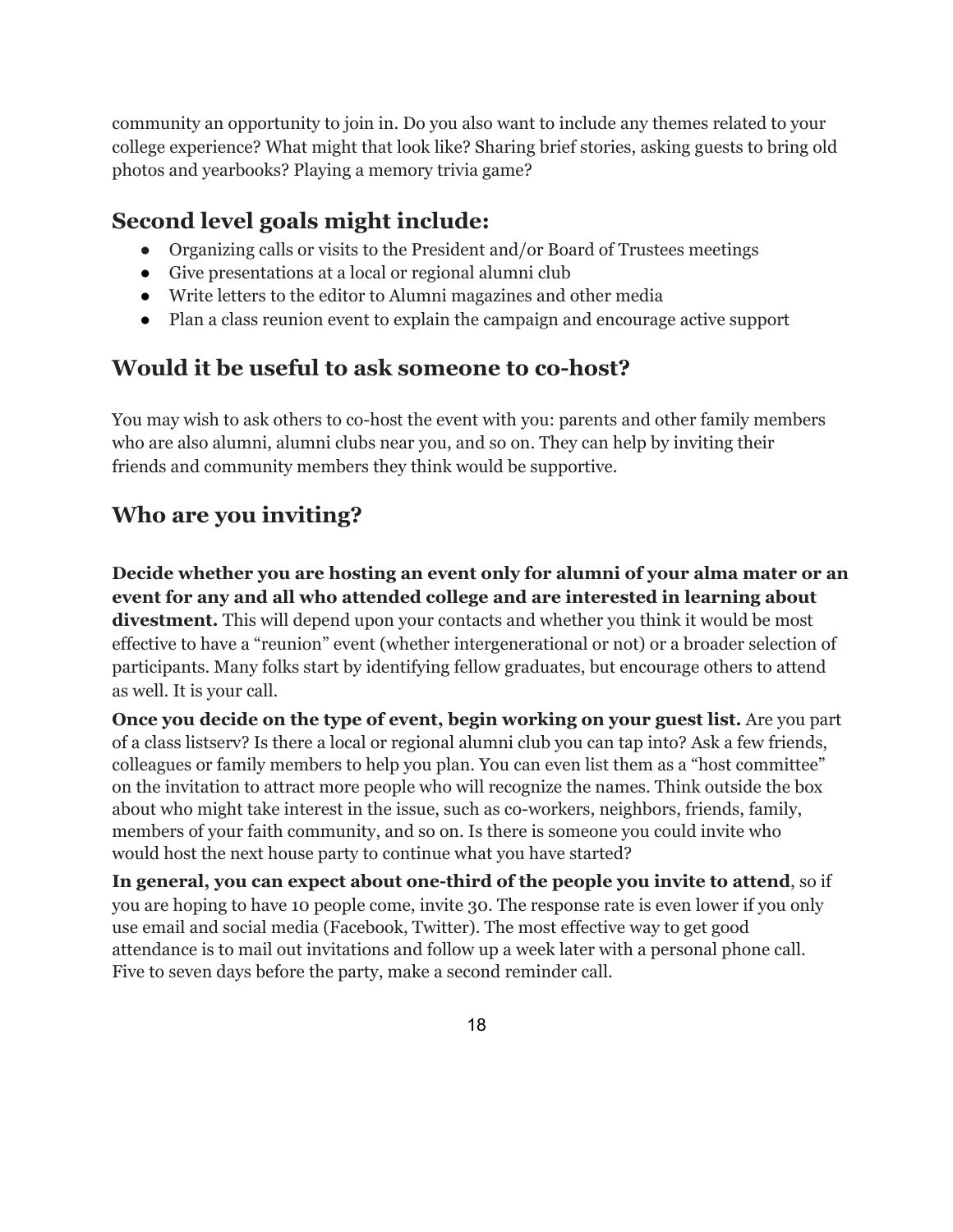### **What format will your event take?**

**Creativity is a key when planning your event.** Think about what type of event would be best for your community and would align with your goals. Your house party does not have to revolve around a presentation. You could hold an organic potluck, dinner or brunch, or a chocolate-tasting or tea party. Other potential formats include

- **· Ice cream social**
- **· Dinner party**
- **· Book club**
- **· Movie night**
- **· Sushi party**
- **· Summer barbecue**
- **· Casual pickup sports event**

### **Create your invitation**

**Create the main message for your invitation based on the concept you selected.** As mentioned above, print invitations tend to work the best. There are, however, numerous websites to create online invitations, such as Evite and Paperless Post. You may also opt to call or email guests with the details. Be sure your invitation includes the date, time, and address of the party. Include clear, complete directions to the site of the event. Include your contact information and a way for guests to RSVP. Consider using your school's logo, colors, or mascot on the invitation if this is a reunion-style party.

**Be sure to be very specific from the start that the purpose of the house party is to support the campus divestment campaign.** That way your guests won't be surprised or offended that they are expected to sign or write a letter. At the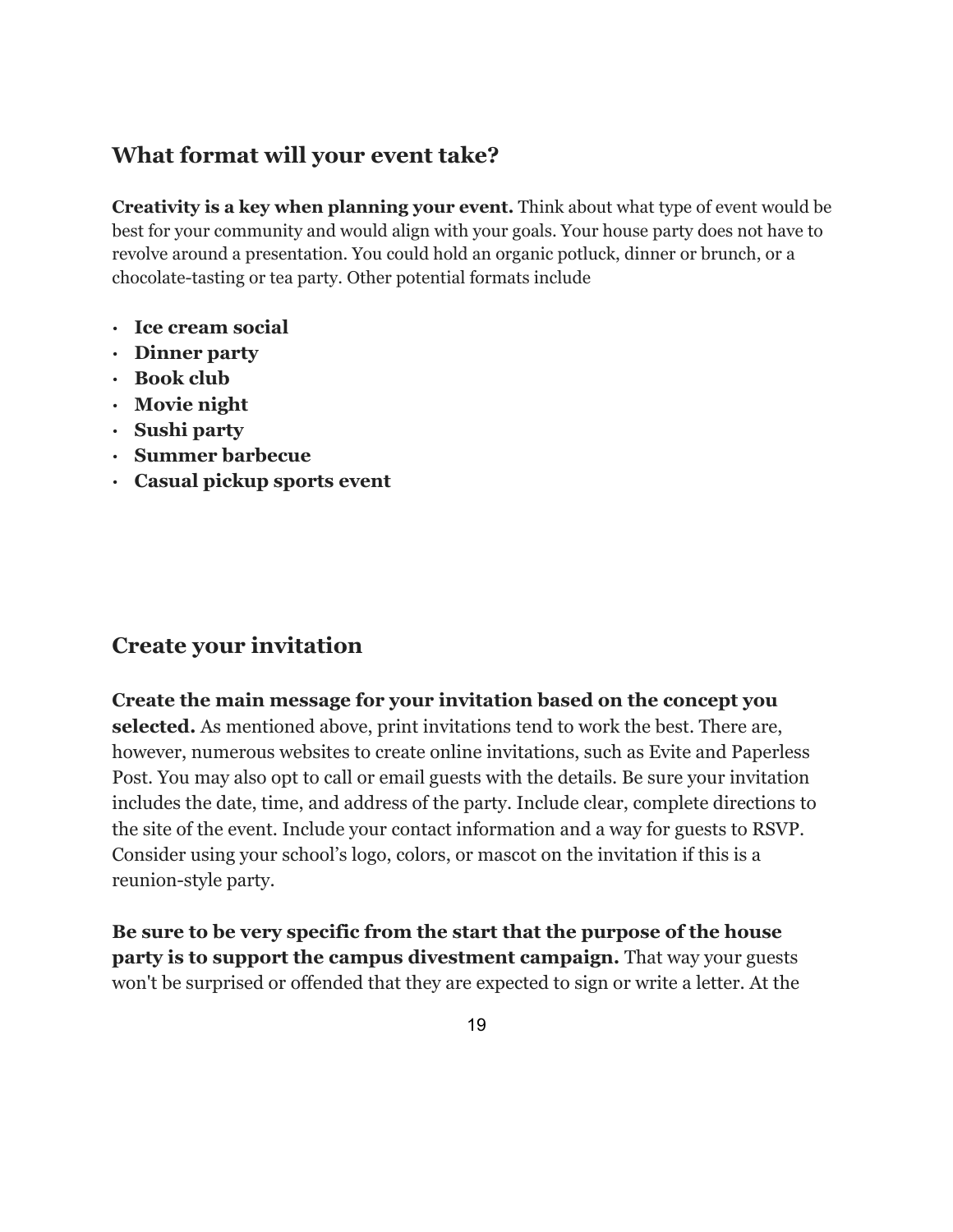same time, you should make it clear that guests can come just to learn more without fear of being pressured to sign something if they disagree or aren't ready. Remember, you are giving your guests an opportunity to get involved and create positive social change.

### **Structure of the Event**

The flow of your event is quite flexible. You may want to leave a half hour or so for people to arrive and mingle*.* You should **ask your guests to sign in** when they arrive or have your own invitation list handy and check off names as people come in. When you are ready, give a welcome and thank everyone for coming. Depending on the size of the group and type of activity, you can ask people to introduce themselves. Introductions can be as simple as "My name is . . . and I graduated in…," or you can ask people to share something about themselves, such as why they came or a concern they have about the environment or sustainability issues.

**When guests have finished introducing themselves, introduce the speaker or presentation.** The presentation should give a brief overview of the new math of climate change as described by the Carbon Tracker Initiative (read their report at [http://www.carbontracker.org/wastedcapital\)](http://www.google.com/url?q=http%3A%2F%2Fwww.carbontracker.org%2Fwastedcapital&sa=D&sntz=1&usg=AFQjCNFi0EEQkVhStkkeDPqBfdyI1HaRzw) and Bill McKibben in "Global Warming's Terrible New Math" in Rolling Stone

([http://www.rollingstone.com/politics/news/global-warmings-terrifying-new-math-2012071](http://www.google.com/url?q=http%3A%2F%2Fwww.rollingstone.com%2Fpolitics%2Fnews%2Fglobal-warmings-terrifying-new-math-20120719&sa=D&sntz=1&usg=AFQjCNHjz0i6EViIaTlCSE8gYF62Hje5Sg) ).

**The presentation should explain the main goals of the fossil fuel divestment campaign.** (more information is available at [http://gofossilfree.org/colleges-universities/\)](http://www.google.com/url?q=http%3A%2F%2Fgofossilfree.org%2Fcolleges-universities%2F&sa=D&sntz=1&usg=AFQjCNH6GBlreCNTYOHpZ4i3xxXBCjmw7w).

**You may wish to include a screening of** *Do The Math* **or to have a speaker from a college campaign participate in the presentation.** Be sure to include up-to-date information about your school's campaign if you are focusing solely on your alma mater.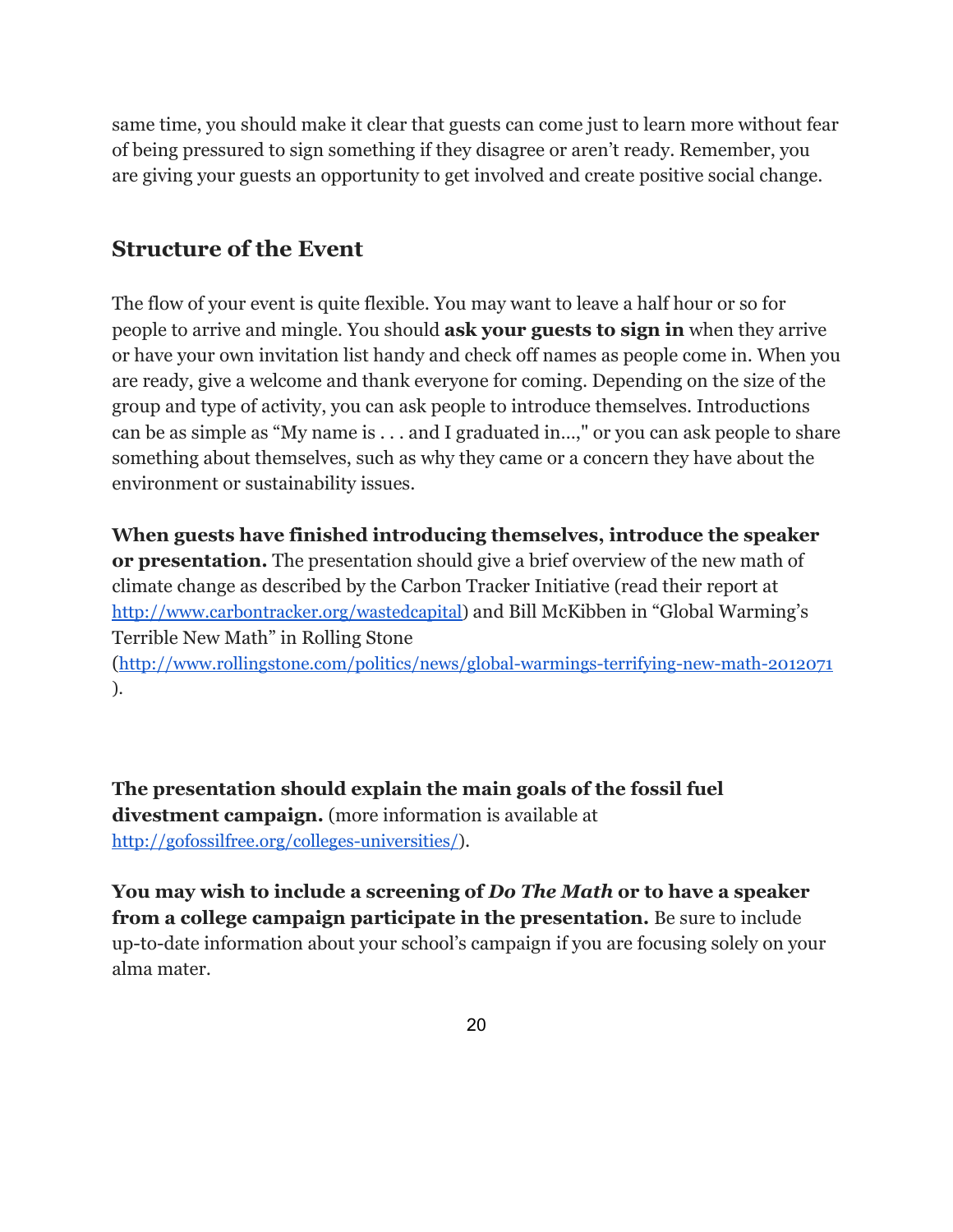### **After the presentation, leave time for guests to share their reactions and ask questions.**

**Make a request for action, often referred to as an "ask," that will allow guests contribute to the campaign.** Explain that every voice helps *and* that it is okay if someone chooses not to participate at this time. You can read a petition and/or a letter (and perhaps invite people to make suggested edits) and ask those present to sign. You can have a table set up with sample letters, stationery, and pens for people to write their own letters. You can have a computer set up for people to sign an online petition. Decide what works best for you and your group. If you are also asking people to contribute money to the divestment campaign, be sure to give guests space to decide on donation amounts in their own time.

**Be sure to close by thanking people for coming and urging them to reach out to other alumni or people they know who might be sympathetic to the cause.**

**If possible, take a group photo that you can send back to the campus campaign, post on the Alumni Supporting Fossil Fuel Divestment Facebook page and/or use in social media.**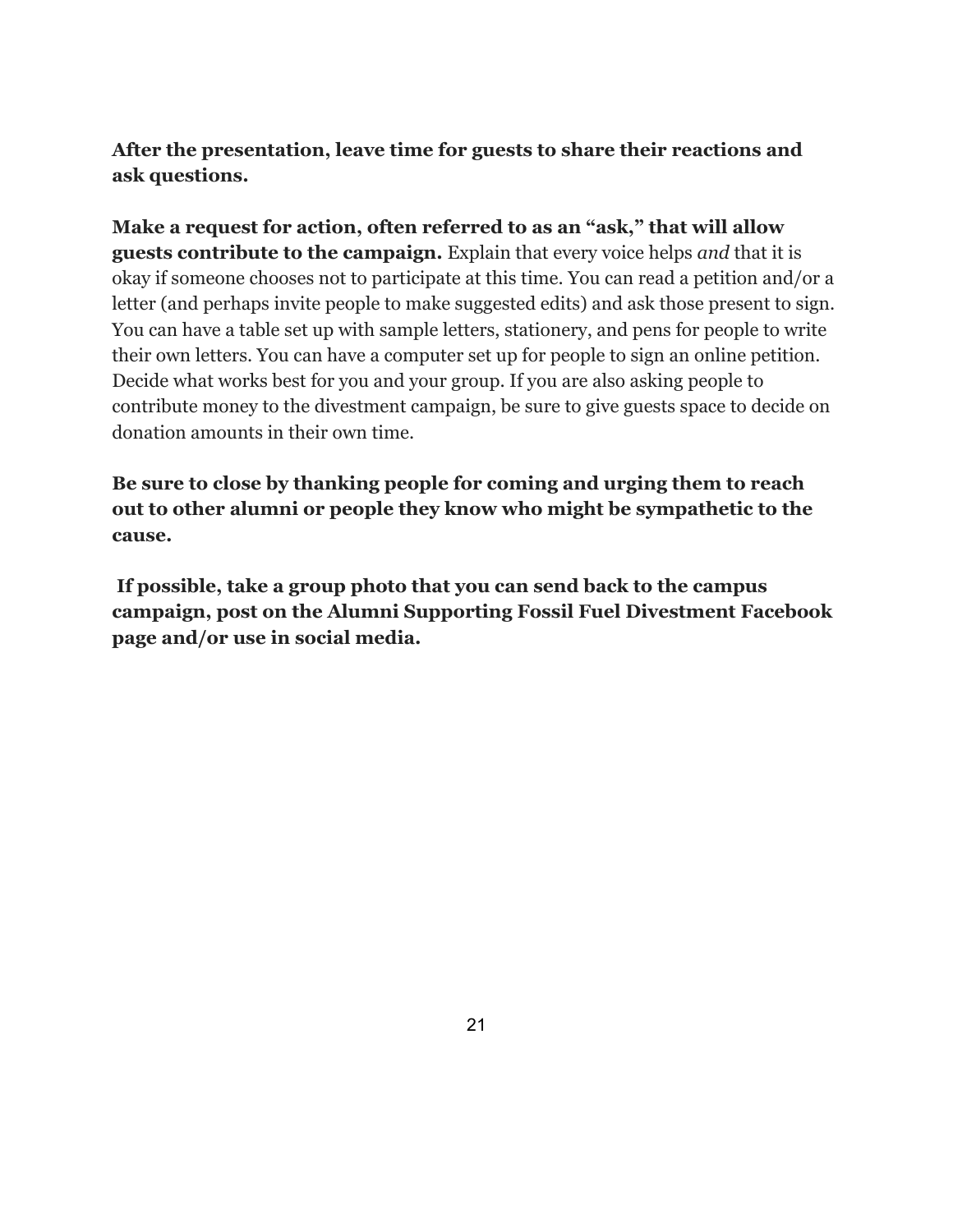## Words of Wisdom from Veteran Organizers

- **1. Follow-up is key.** People are busy and may not RSVP for your event despite the reminders you send out. Depending upon when you graduated, you may want to send out a Facebook or Twitter reminder or to call people a week before the event to see if they can attend. If they can't, ask whether they would still be willing to take action. It is best to have some specific action in mind. For example, "Would you be willing to do something small to support the campaign, such as signing a petition, writing a letter to the university president, or asking three other friends to support divestment?
- **2. If you plan to fundraise for the divestment campaign as part of your house party, remember that people do not give to causes—they give to people.** Guests may or may not feel passionate about the cause, but they will give because they care about you (or your host if you are not the host) and *you* are asking for support. Your or your host's relationship will be the driving force behind any fundraising success. While many people are afraid to ask for money, practicing how you will ask, so you feel more confident when the time comes to make your pitch, can really help. Tell guests why you think the cause is important and share some compelling statistics or stories. You could also incorporate video clips or share documents to educate guests.
- **3. Use the event to build a network.** Ask whether anyone feels led to work with you in the future. Propose a specific place and time to meet or speak again before the end of the event.
- **4. Thank everyone!** You can never thank them enough for their generosity of spirit, so thank them at the event and then follow up during the same week with a